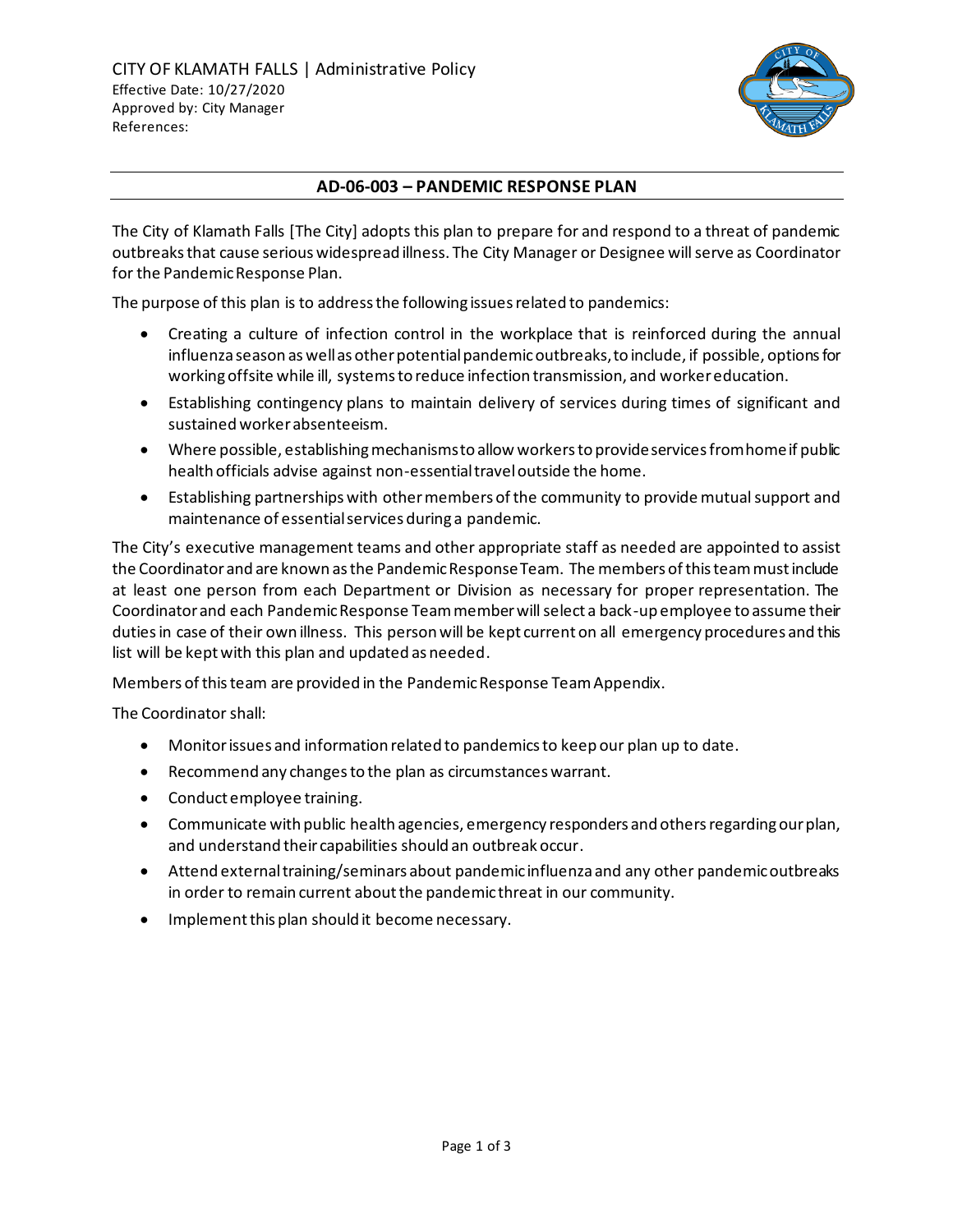Pandemic Response Team members will have the following responsibilities:

- Identify and communicate to the Coordinator which employees, vendors, suppliers and systems are essential to maintaining operations at their locations.
- Identify and communicate to the Coordinator the names of possible ancillary employees who could perform certain job duties in the case of a pandemic (e.g. consultants, temporary work services, retired employees).
- Develop and communicate to the Coordinator an emergency communications plan for their departments/locations, including identification of key personnel, vendors, and customers.
- Develop and submit a plan to continue operations at their locations with the least possible number of staff.
- Ensure that all employees in their departments are adequately trained on emergency proce dures in the case of a pandemic and in the prevention of illness.
- Encourage all employees to be vaccinated annually for influenza.
- Assist the Coordinator in the implementation of this plan, if necessary, at their locations.

## **Preparation**

The Coordinator will provide information to all employees regarding those practices that are recommended by public health officials that will reduce the spread of infection. The Coordinator will also develop a list of recommended infection control supplies (hand soaps, tissues, and so on) and ensure that each location has a sufficient supply of them.

The Coordinator will maintain a list of duties and positions for which individual employees are crosstrained within their Division(s). Should staffing levels drop due to an outbreak, supervisors can use this list to fill in positions where needed.

The Coordinator will maintain a list of duties that employees can perform from home, as well as any equipment (such as computers) that may be necessary to perform those duties. Supervisors can then draw on this list to have those duties performed by employees from home should it become necessary.

The Coordinator shall recommend to the City an emergency sick leave policy to be adopted in the event of a pandemic. The policy is to be non-punitive and require employees who have been exposed or who exhibit symptoms of the illness to remain at home.

The Coordinator and the Information Technology Manager will ensure that the City has sufficient IT infrastructures to support employee telecommuting and remote access to City services..

The Coordinator and Human Resources will establish the following policies and procedures:

- Flexible work hours, including staggered work hours and telecommuting
- Restricting employee non-essential travel
- Guidance for employees returning to the United States from affected areas
- Counseling services for all employees and their families, particularly those affected by illness
- Special procedures/accommodations for employees and customers with special needs or disabilities

The Coordinator shall develop a plan to keep employees informed of developments as they occur, including those employees who remain at home. This could include plans to obtain home e -mail addresses, telephone numbers for employees to call to receive recorded messages, pages on the website